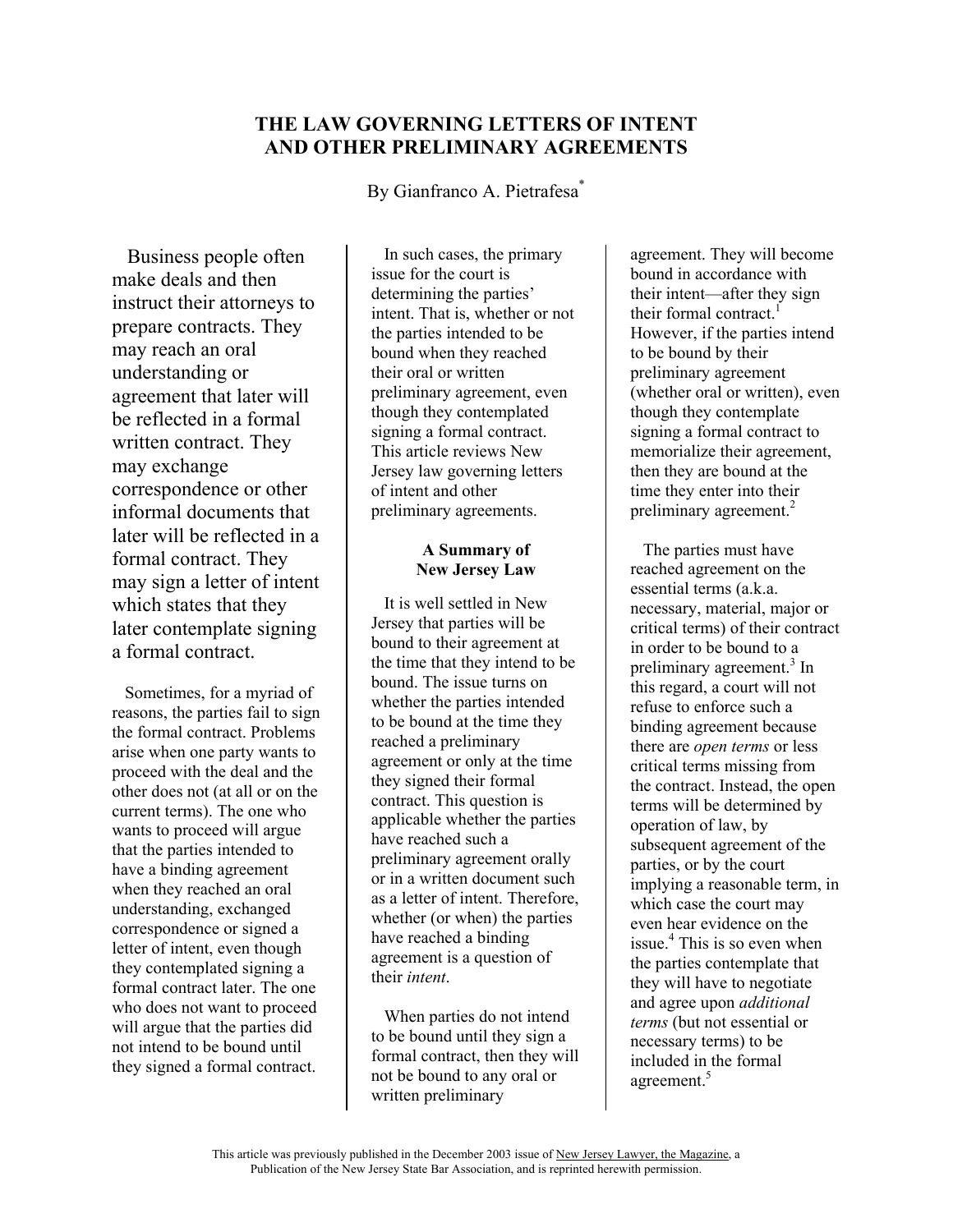#### **Determining the Parties' Intent**

 In determining the parties' intent, the court looks at *objective evidence*, such as the parties' words and deeds, and not at subjective evidence. "The parties' objective intent governs. A contracting party is bound by the apparent intention he or she outwardly manifests to the other party. It is immaterial that he or she has a different, secret intention from that outwardly manifested."<sup>6</sup> In general, the court considers the "the contractual terms, the surrounding circumstances, and the purpose of the contract" in determining the parties' intent.<sup>7</sup>

 In the context of preliminary agreements, the case law identifies a number of *factors* that the courts consider to determine the parties' intent. Perhaps the most important factor used to determine the parties' intent is the language used by the parties in their preliminary agreement.<sup>8</sup> Another factor is the presence or absence of essential terms.<sup>9</sup> A third factor is the performance by one party and the acceptance of the same by the other party.<sup>10</sup> Prior dealings between the parties may also be used to determine the parties' intent. For example, the court may find that the parties intended to be bound only when they signed a formal contract when, in a prior transaction, they signed a formal contract.<sup>11</sup> Other factors include whether there was anything left to negotiate

so that all that was left to do was to sign the formal contract and whether the transaction was one that was so complex and substantial that they are normally or customarily made in formal contracts.<sup>12</sup>

## **Identifying Essential Terms**

 Obviously, the identity of the essential or necessary terms of a contract depends on the nature of the transaction and is determined on a caseby-case basis. In cases involving a real estate contract, the closing date and buyer's deadline to obtain a mortgage were considered essential terms.<sup>13</sup> So too were the description of the real property and the purchase price.<sup>14</sup> Interestingly, the case law differs on whether the type of deed given is  $\epsilon$ ssential<sup>15</sup>

 In a case involving a commercial lease, the names of the parties, the length of the term of the lease, the annual rent, the landlord's warranty that the mechanical systems were in working order and a provision for a security deposit were considered to be essential terms. However, provisions on maintenance and insurance were not considered essential terms.<sup>16</sup> In another commercial lease case, the total area to be leased and the rental rate were considered essential terms but the commencement date of the lease was not.<sup>17</sup>

 In a case involving a contract for the purchase of a

business, the purchase price and the seller's obligation to vacate the premises were considered essential terms whereas the interest rate and the due date of the note to be given to the seller were considered incidental terms.<sup>18</sup> Finally, normal legal jargon the boilerplate provisions—is not considered essential.<sup>19</sup>

 A comprehensive review of case law follows. Cases holding that the parties intended to be bound only after signing their formal contract will be reviewed first. Next, cases holding that the parties intended to be bound by a preliminary agreement (such as a letter of intent).

### **Intent to be Bound only after Signing the Formal Contract**

 Most cases involve a party contending that there was an intent to form a binding contract at the time of the preliminary agreement. There are few New Jersey cases actually holding that the parties did not intend to be bound until they signed their formal contract. One such case is Morales v. Santiago,<sup>20</sup> which involved a **real estate binder** and a subsequent real estate contract. The real estate being sold was a residence owned by a divorced couple. One seller signed the broker-prepared real estate binder that was subject to attorney review. The other seller, defendant's exhusband, did not sign the binder. The binder provided for the buyers to make an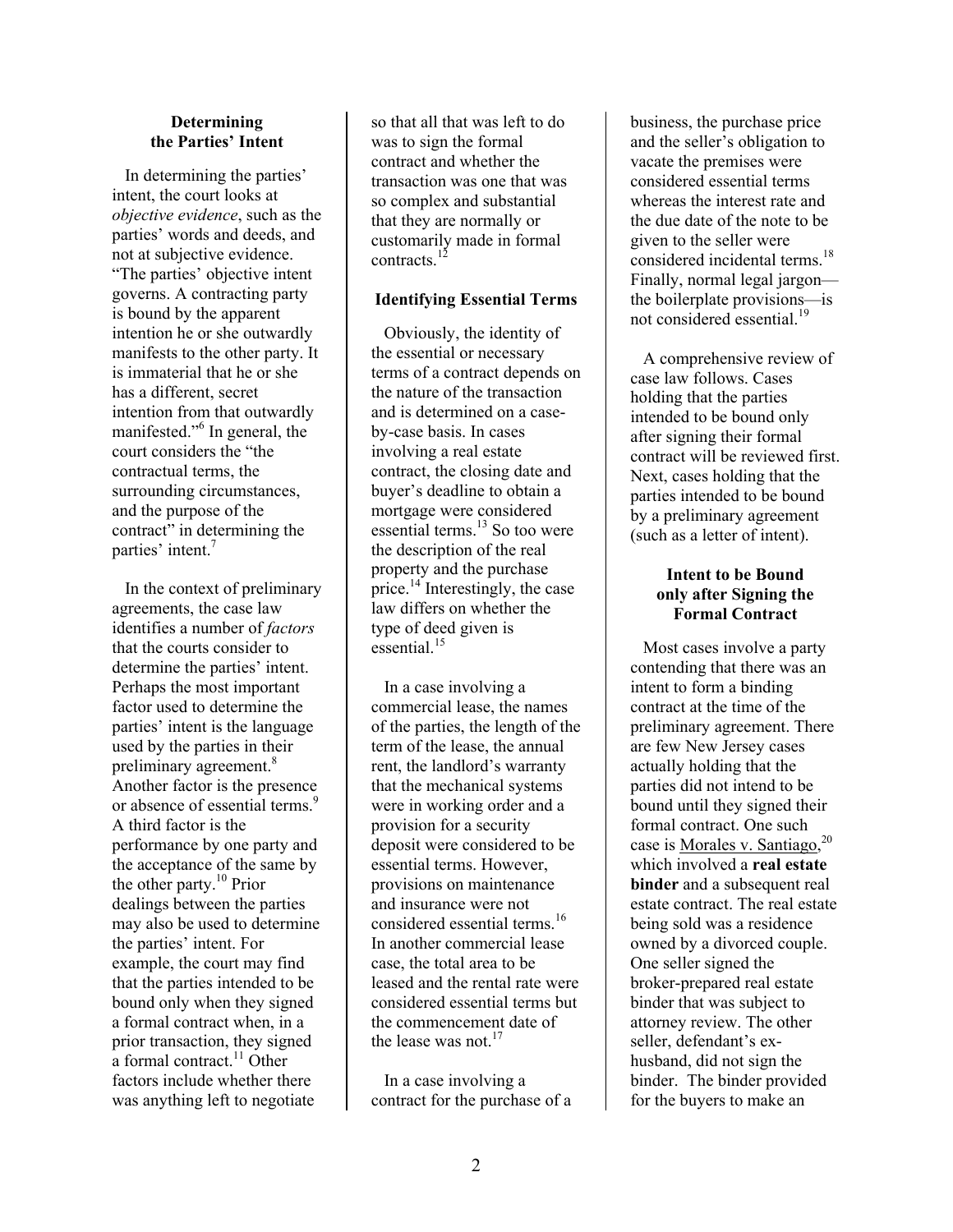additional deposit toward the purchase price upon signing the contract.

 Sellers' attorney prepared a contract and sent it to buyers' attorney. Buyers signed the contract and returned it to the sellers' attorney with a check for the additional deposit. Sellers, however, never signed the contract. Instead, they cancelled the transaction because the parties could not reach agreement on a provision allowing either party to cancel the contract if sellers were unable to purchase another property within 45 days of the date of the contract. Interestingly, this provision, which was initially unacceptable to the buyers, and not included in the binder, was included in the contract signed by the buyers.

 Buyers argued that the binder was binding; presumably they did so because the contract was never signed by the sellers and thus not binding (and, at that time, unenforceable under the statute of frauds). The court, however, held that the binder did not appear to be a contract. It did not bind one of the sellers because he did not sign it. The court found that the absence of the exhusband's signature was evidence that the parties did not intend to treat the binder as a contract. Moreover, the parties, as reflected in the binder, expressly contemplated the execution of a formal contract.<sup>21</sup>

 The Appellate Division recited the applicable law as follows:

Parties may or may not be bound by their preliminary agreement when they contemplate that its terms will later be reduced to a formal written contract. Whether the preliminary agreement is binding is a matter of the parties' intent. If the parties intend to be bound by their preliminary agreement and view the later written contract as merely a memorialization of their agreement, they are bound by the preliminary agreement. On the other hand, if the parties intend that their preliminary agreement be subject to the terms of the later contract, they are not bound by their preliminary agreement.<sup>22</sup>

 The Appellate Division noted that the "[a]bsence of essential terms from a preliminary agreement is persuasive evidence that the parties did not intend to be bound to it." $^{23}$  The Appellate Division found that the binder lacked essential terms of a contract, such as the closing date and the buyers' deadline to obtain a mortgage, and that the parties contemplated signing a later final contract.<sup>24</sup>

 Moreover, the Appellate Division found that the buyers recognized that the binder was not a binding contract because they reluctantly agreed to the provision in the later contract that either party could cancel the contract if sellers could not purchase another property. In the Appellate Division's view, the buyers could have rejected this provision if they

thought that the binder was binding on the parties. $25$ 

#### **Intent to be Bound by Preliminary Agreement**

 As noted, most cases involve an argument that the parties intended to be bound at the time they reached a preliminary agreement, whether orally or in writing (such as in a letter of intent). This is so even though the parties contemplated signing a formal contract. The reason that these cases exist is because the parties, for one reason or another, never got around to signing a formal contract. As a result, the parties are left with no contract at all or an argument that they intended to be bound when they reached a preliminary agreement. There are a number of cases in New Jersey holding that the parties intended to be bound to a preliminary agreement even though they contemplated signing a formal contract.

 One such case, decided over sixty years ago, is Moran v. Fifteenth Ward Building & Loan Assn.<sup>26</sup> There, the court held that the parties intended to be bound by a **letter** (although not a letter of intent); however, it was not entirely clear whether the parties contemplated a formal contract.

 In Moran, defendantlandowner sent a letter to plaintiff accepting plaintiff's offer to purchase defendant's land. Plaintiff-purchaser sued for specific performance when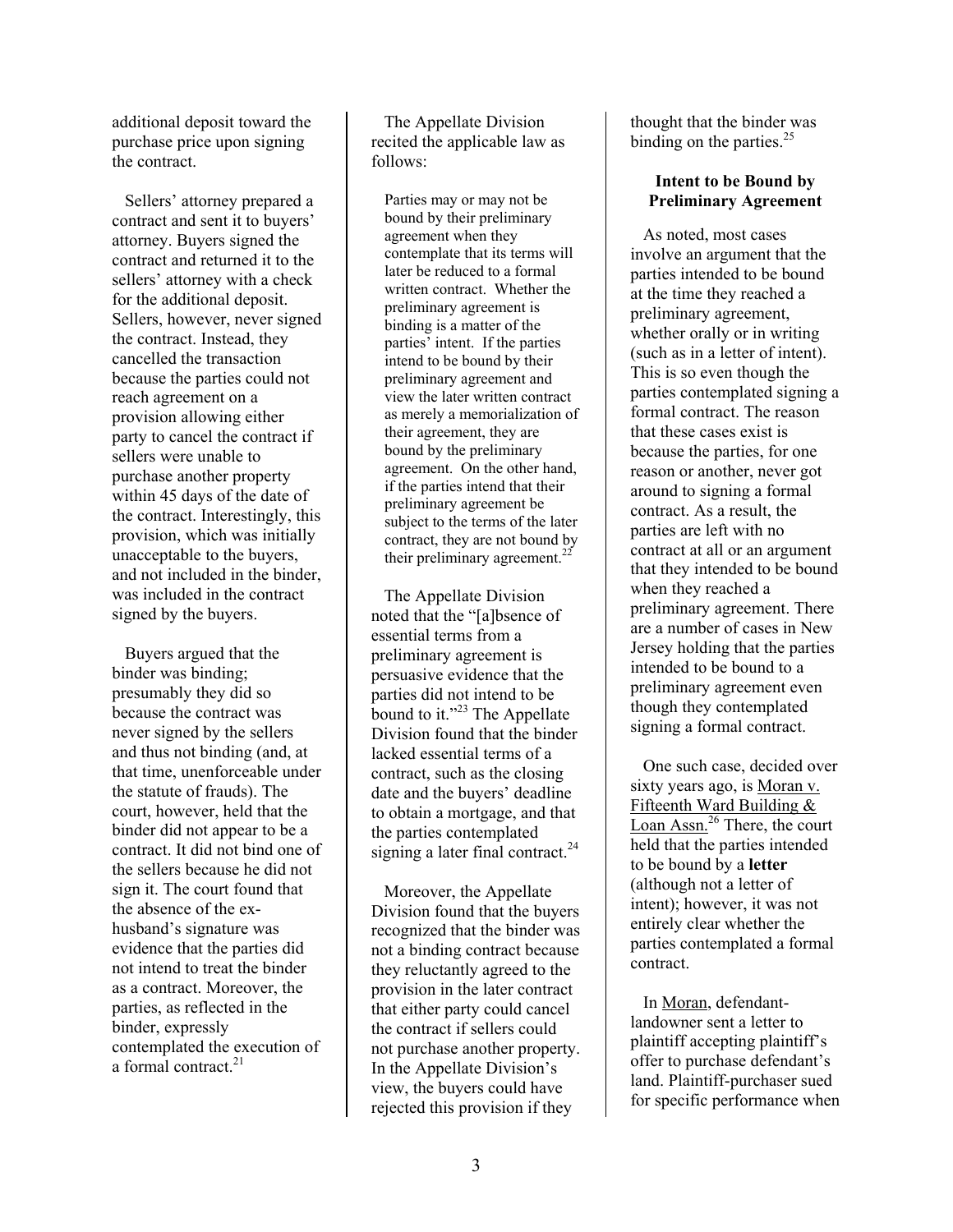defendant-landowner reneged on the deal. In defending, defendant-landowner argued, among other things, that the description of the property to be sold and the purchase price in the letter were uncertain. The court disagreed, finding that the terms were certain. In addition, an argument was made that the alleged contract was incomplete and uncertain because certain terms were missing from the letter. However, the court held that these terms may be supplied by  $\left| \mathrm{aw} \right|^{27}$ 

 The court stated the law as follows:

When parties enter into negotiations and reach a tentative agreement, but do not intend to be bound until a formal contract be executed, they cannot be held to their tentative bargain. But if the negotiations are finished and the contract between the parties is complete in all its terms and the parties intend that it shall be binding, then it is enforceable, although lacking in formality and although the parties contemplate that a formal agreement shall be drawn and signed.<sup>28</sup>

 In applying the foregoing law to the facts of the case, the court noted that plaintiff-purchaser asked defendant-landowner when the formal contract would be ready. The court also noted that in a prior transaction between the same parties, they entered into a formal contract of sale. $^{29}$  Although these facts justified an inference that at

least plaintiff-purchaser contemplated a formal contract, the court held that they were outweighed by other facts to the contrary. Namely, defendantlandowner's acceptance of \$100 from plaintiff-purchaser to be applied toward the purchase price (part performance) and the absence in the letter of any requirement of a formal contract. Id. at 366-367. As a result of all of the evidence, the court held that the parties intended to be bound by the letter and a formal contract was not necessary.<sup>30</sup>

 Another case, decided over forty-five years ago, is Comerata v. Chaumont, Inc.<sup>31</sup> This case involved an **oral understanding**; however, it is instructive in situations involving written documents such as letters of intent.

 There, the parties discussed plaintiff receiving the coat check concession at defendant's restaurant. They discussed a one year agreement beginning on a certain date at a price of \$1,000. Defendant provided plaintiff with a receipt for a \$500 deposit on the coat check room "subject to contract and lease to be  $d$ rawn $^{32}$ 

 Plaintiff operated the coat check room for four days but never signed the written agreement that defendant tendered to her. Plaintiff's position was that the written agreement was not satisfactory because it did not

comport with the parties' oral understanding and that she was entitled to the return of her deposit.<sup>33</sup> Plaintiff argued that the parties did not intend to be bound unless a formal contract was executed.<sup>34</sup>

 The Appellate Division stated the following principles of law:

[P]arties may orally, by informal memorandum, or by both agree upon all the essential terms of a contract and effectively bind themselves thereon, if that is their intention, even though they contemplate the execution later of a formal document to memorialize their undertaking. ... The ultimate question is one of intent. Moreover, the fact that parties who are in agreement upon all necessary terms may contemplate that a formal agreement yet to be prepared will contain such additional terms as are later agreed upon will not affect the subsistence of the contract as to those terms already unqualifiedly agreed to and intended to be binding.35

 The Appellate Division found that the language used in the receipt for the deposit alone would lead to the conclusion that the parties did not intend to have a binding agreement until the parties executed a formal contract. However, there was evidence of an oral understanding on the basic terms of the contract and, moreover, plaintiff partially performed on the same.<sup>36</sup> In this regard, the Appellate Division stated: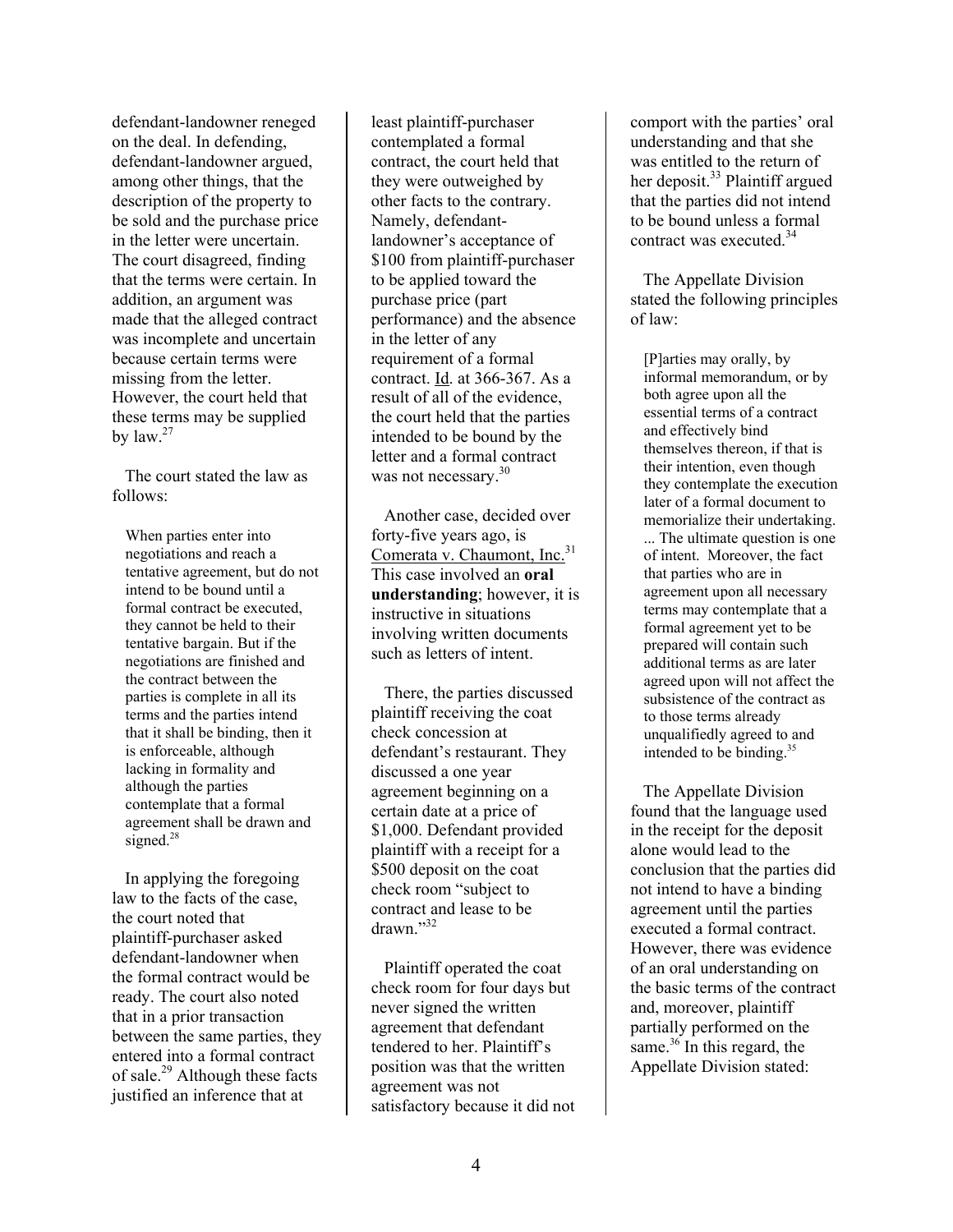It is strongly implied in the New Jersey cases that even where parties, having agreed upon all the terms of their contract, mean to have them reduced to writing and signed before being bound, they will nevertheless become bound if substantial acts are performed under the agreement by either side. ... The undertaking of performance, concurred in by the other party, is generally taken as strongly probative of an intention on the part of parties who have orally agreed to terms of a contract to be bound thereby notwithstanding the later execution of a formal contract is contemplated.37

 Thus, the Appellate Division held that "the parties intended to be bound to the terms that they agreed upon notwithstanding it was contemplated that additional, less essential matters might be incorporated in the formal agreement later to be signed."<sup>38</sup>

 A more recent case, Berg Agency v. Sleepworld-Willingboro, Inc.,<sup>39</sup> involved a **memorandum** signed by both parties. Berg, a real estate broker, brought defendant, a prospective tenant, to a commercial building owned by Bressman. Berg arranged a meeting between landlord Bressman and prospective tenant where the parties negotiated and orally agreed to the various terms of a lease. However, the meeting ended when the landlord refused to accept a shell corporation as the sole tenant; instead, he would only enter into a lease if other active companies

affiliated with the prospective tenant were made parties to it.

 After the meeting, Berg prepared a memorandum setting forth the agreed upon terms, which was signed by the prospective tenant. The prospective tenant also wrote a \$1,000 check to the landlord with a legend indicating that it was a binder for the building. The landlord, however, refused to sign the memorandum until the active corporations were added to the memorandum. The prospective tenant, desiring to lease the building, eventually agreed and a revised memorandum was so prepared and signed by the prospective tenant and then by the landlord. The following morning, the prospective tenant telephoned the broker to advise that he had changed his mind and that he did not consider the memorandum to be binding because it was only a preliminary proposal.

 Thereafter, Berg sued the tenant for lost commissions. Likewise, the landlord sued the tenant for out-of-pocket losses. The tenant's position was that the memorandum was not a binding agreement because it did not contain all of the essential terms of a lease.

 The Appellate Division court stated:

It is well settled that parties may effectively bind themselves by an informal memorandum where they agree upon the essential terms of the contract and intend to be bound by the memorandum, even though they contemplate the execution of a more formal document. ... "The ultimate question is one of intent."40

 The Appellate Division noted that the memorandum "is couched in terms of a finite, bilateral undertaking, without conditions or contingencies, ..."<sup>41</sup> Moreover, although there was a provision contemplating the execution of a formal lease with a proviso that the tenant could not enter into possession until the execution of the formal lease, the court was of the opinion that this provision did not negate the binding memorandum. $42$ 

 The Appellate Division held that the parties intended the memorandum to be binding. Specifically, it noted that "both parties signed the same document so that there can be no question of the meeting of their minds on the provisions in that document."<sup>43</sup> Moreover, the language used in the memorandum suggested that there was no other intent than to be bound by its terms<sup>44</sup>

 Finding that the parties intended to be bound by the memorandum even though they contemplated a formal lease, the Appellate Division next reviewed whether the memorandum contained sufficient essential terms to be enforceable.45 In this regard, it noted that the memorandum "sets forth in substantial detail the essential elements of a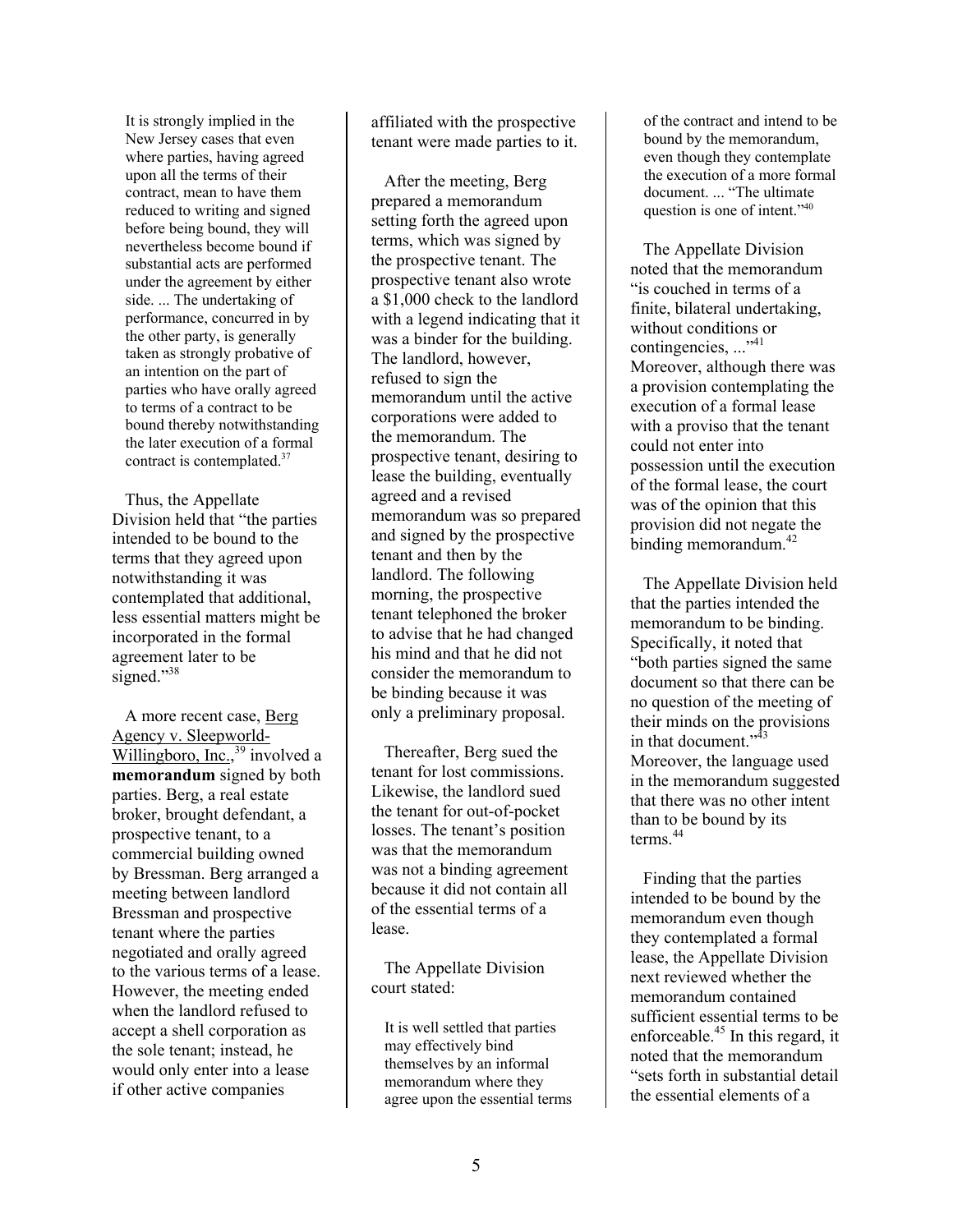commercial lease" including the names of the parties, the length of the term, the annual rent, the landlord's warranty that the mechanical systems were in working order, a security deposit, etc.<sup>46</sup> The Appellate Division concluded that "such a detailed and thought-out instrument," which incorporated special provisions negotiated by the parties beyond the typical commercial lease, left little else for inclusion in a formal lease "except for the normal legal jardon [sic] ..."<sup>47</sup>

 In response to the prospective tenant's argument that there were a number of significant provisions missing from the memorandum (e.g., maintenance and insurance), the Appellate Division noted that this would not preclude the finding of a binding document:

[I]t is not necessary for a writing to contain every possible contractual provision to cover every contingency in order to qualify as a completed binding agreement. ... Some of these issues may be determined by the operation of law, or the parties may resolve such differences by subsequent agreement, or a contract may be silent in those respects. In any event, a contract is no less a contract because some preferable clauses may be omitted either deliberately or by neglect. So long as the basic essentials are sufficiently definite, any gaps left by the parties should not frustrate their intention to be bound.<sup>48</sup>

 A recent case, Satellite Entertainment v. Keaton,<sup>49</sup>

involved an **oral agreement** to purchase a business. There, plaintiff was the landowner and alleged purchaser of the business; defendant was the tenant and the owner of the business, which was located in plaintiff's building. Apparently, plaintiff asked defendant whether he was interested in selling his barbecue business and, if so, to name a price. Defendant demanded, and plaintiff agreed to pay, \$175,000.<sup>50</sup> When seller sued for specific performance, buyer denied agreeing to pay seller anything for his business. Instead, buyer claimed that seller wanted to sell his business in order to work for buyer. $51$ 

 The Appellate Division found that what buyerlandlord wanted, and was willing to pay \$175,000 for, was the space that sellertenant was leasing in plaintiff's building. The Appellate Division noted that seller's business occupied this space and that buyer wanted to use the space for his restaurant venture.<sup>52</sup>

 Buyer argued that any alleged contract to pay \$175,000 to seller should be invalidated due to lack of specificity of contract terms.<sup>53</sup> The Appellate Division disagreed, finding that the purchase price of \$175,000 was firm, as was the description of what buyer was purchasing, namely, seller's business, including the tangible assets, inventory and goodwill. The fact that they

were not identified with detail in any document was because they were unimportant to buyer. As noted, what buyer really wanted was seller's space in buyer's building.<sup>54</sup>

 Buyer also argued that the alleged contract was too vague to enforce because an interest rate and due date for the note to be given to seller were not specified by the parties. Seller, however, stated that he was not entitled to interest and that the note was due on demand.<sup>55</sup> In this regard, the Appellate Division stated:

It is a settled principle that when the essential parts of a contract are spelled out, a court will not refuse to enforce that contract because some of its less critical terms have not been articulated. In such a case, the court will imply a reasonable missing term or, if necessary, will receive evidence to provide a basis for such an implication.<sup>56</sup>

 Accordingly, the Appellate Division held that the interest rate and the due date of the note to be given to seller were incidental terms whose absence did not bar enforcement of the alleged contract between the parties. It held that the essential terms of the agreement were the purchase price and the obligation of seller to vacate buyer's premises.<sup>57</sup>

#### **Conclusion**

 Whether a preliminary agreement, such as a letter of intent, is binding is a question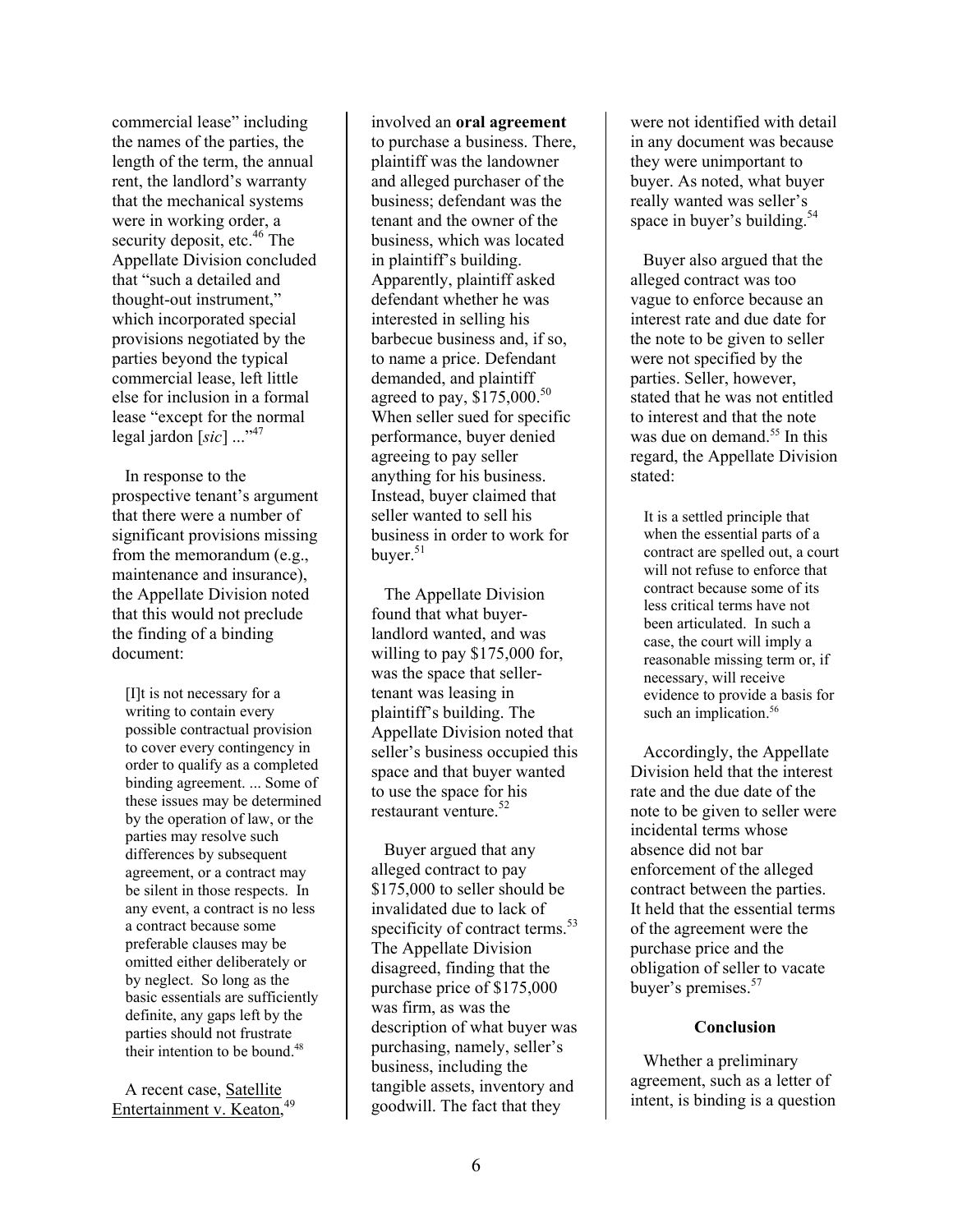of the parties' intent, which is determined on a case-by-case basis. Parties can intend to be bound only upon the execution of a formal contract (Morales). Or, they can intend to be bound by an informal, preliminary writing (Berg) or an oral understanding (Comerata and Satellite), even though they contemplate the later execution of a formal contract, as long as they reach agreement on essential terms.

 $\overline{a}$ 

This is so even when there are open non-essential terms that can be filled by operation of law, by the parties' subsequent agreement or by the court (Berg); for example, when incidental terms are missing (Satellite) or when additional terms are intended to be included in the formal contract (Comerata).

 When using a preliminary agreement, such as a letter of

intent, the parties must clearly express whether they intend to be bound at that time or whether they intend to be bound only when they later sign a formal contract. Likewise, the parties may intend certain terms to be binding at that time and other terms to be binding only when they sign a formal contract; however, they must clearly express their intentions in this regard.

 $3 \text{ See}$  Comerata, 52 N.J. Super. at 305 ("parties may ... agree upon all the essential terms of a contract and effectively bind themselves thereon …"); Berg, 136 N.J. Super. at 373-374 ("parties may effectively bind themselves … where they agree upon the essential terms of the contract …"); id. at 376-377 ("So long as the basic essentials are sufficiently definite ..."); Satellite Entertainment v. Keaton, 347 N.J. Super. 268, 276 (App. Div. 2002) ("when the essential parts of a contract are spelled out, a court will not refuse to enforce that contract …").

*<sup>\*</sup> Gianfranco A. Pietrafesa is a partner in the firm of Cooper, Rose & English, LLP, in Summit and Rumson. His practice consists of corporate and commercial transactions as well as corporate, commercial, employment and land use litigation. This article is based upon a paper prepared by the author for the seminar on "Confidentiality Agreements and Letters of Intent" presented at the Fourth Annual Business Law Symposium in October 2003.* 

<sup>&</sup>lt;sup>1</sup> See Moran v. Fifteenth Ward Building & Loan Assn., 131 N.J. Eq. 361, 366 (Ch. 1942) (citations omitted) ("When parties … reach a tentative agreement, but do not intend to be bound until a formal contract [is] executed, they cannot be held to their tentative [agreement]"); Morales v. Santiago, 217 N.J. Super. 496, 501-502 (App. Div. 1987) ("if the parties intend that their preliminary agreement be subject to the terms of the later contract, they are not bound by their preliminary agreement").

 $2^{2}$  See Morales, 217 N.J. Super. at 501-502 ("If the parties intend to be bound by their preliminary agreement and view the later written contract as merely a memorialization of their agreement, they are bound by the preliminary agreement"); Comerata v. Chaumont, Inc., 52 N.J. Super. 299, 305 (App. Div. 1958) ("parties may orally, by informal memorandum, or by both agree upon all the essential terms of a contract and effectively bind themselves thereon, if that is their intention, even though they contemplate the execution later of a formal document to memorialize their undertaking"); Berg Agency v. Sleepworld-Willingboro, Inc., 136 N.J. Super. 369, 373-374 (App. Div. 1975) ("It is well settled that parties may effectively bind themselves by an informal memorandum where they agree upon the essential terms of the contract and intend to be bound by the memorandum, even though they contemplate the execution of a more formal document"); Moran v. Fifteenth Ward Building & Loan Assn., 131 N.J. Eq. 361, 366 (Ch. 1942) (citations omitted) ("if the negotiations are finished and the contract between the parties is complete in all its terms and the parties intend that it shall be binding, then it is enforceable, although lacking in formality and although the parties contemplate that a formal agreement shall be drawn and signed").

 $4 \text{ See } \text{Satellite Entertainment}, 347 \text{ N.J. Super. at } 276$  ("... a court will not refuse to enforce that contract because some of its less critical terms have not been articulated; … the court will imply a reasonable missing term or, if necessary, will receive evidence to provide a basis for such an implication"); Berg, 136 N.J. Super. at 376-377 ("... Some of these issues may be determined by the operation of law, or the parties may resolve such differences by subsequent agreement, or a contract may be silent in those respects; … a contact is no less a contract because some preferable causes may be omitted either deliberately or by neglect"); Goldstein Co. v. Bloomfield Plaza, 272 N.J.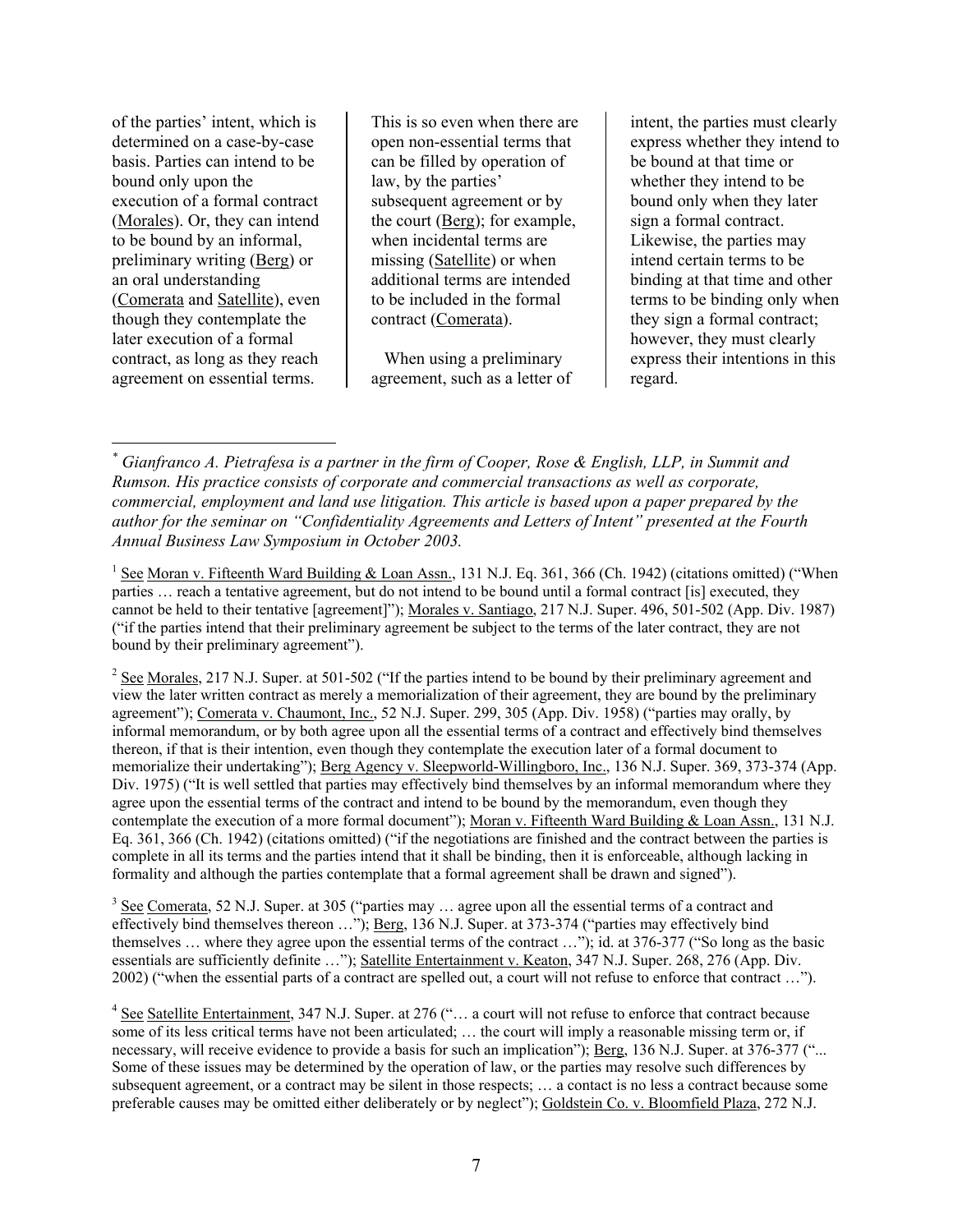Super. 59, 63 (App. Div. 1994) (citation omitted) ("the law will imply some terms if the writing indicates that a basic agreement has been entered into between the parties").

 $<sup>5</sup>$  See Comerata, 52 N.J. Super. at 305 ("the fact that parties who are in agreement upon all necessary terms may</sup> contemplate that a formal agreement yet to be prepared will contain such additional terms as are later agreed upon will not affect the subsistence of the contract as to those terms already unqualifiedly agreed to and intended to be binding").

 $6$  Hagrish v. Olson, 254 N.J. Super. 133, 138 (App. Div. 1992) (citation omitted). <u>See also Friedman v. Tappan Dev.</u> Corp., 22 N.J. 523, 531 (1956) ("It is not the real intent but the intent expressed or apparent in the writing that controls"). New York is similar. See, e.g., Adjustrite Systems, Inc. v. GAB Business Services, Inc., 145 F. 3d 543, 548-549 (2d Cir. 1998).

<sup>7</sup> Marchak v. Claridge Commons, Inc., 134 N.J. 275, 282 (1993) (citations omitted). <u>See also Onderdonk v.</u> Presbyterian Homes, 85 N.J. 171, 183 (1981) ("Intent may be determined by examination of the contract and in particular the setting in which it was executed").

 $8$  See Berg, 136 N.J. Super. at 375 (the language used in the memorandum suggested that there was no other intent than to be bound by its terms). New York law is similar. In fact, considerable weight is (and should be) given to the language used by the parties in their preliminary agreement. See Adjustrite, 145 F. 3d at 549-550; R.G. Group, Inc. v. The Horn & Hardart Co., 751 F. 2d 69, 75 (2d Cir. 1984); Teachers Insurance v. Tribune Co., 670 F. Supp. 491, 499-500 (S.D.N.Y. 1987).

 $9 \text{ See } \text{Morales}, 217 \text{ N.J. Super. at } 502 \text{ ("Absence of essential terms from a preliminary agreement is pervasive).}$ evidence that the parties did not intend to be bound to it"); Berg, 136 N.J. Super. at 377 ("the presence or absence of essential contract provisions is but an element in the evidential panorama underlying a factual finding of intent and enforceability").

<sup>10</sup> See Comerata, 52 N.J. Super. at 306 ("The undertaking of performance, concurred in by the other party, is generally taken as strongly probative of an intention on the part of parties who have orally agreed to terms of a contract to be bound thereby notwithstanding the later execution of a formal contract is contemplated"). Again, New York law is similar. See Adjustrite, 145 F. 3d at 550; R.G. Group, 751 F. 2d at 75-76; Tribune, 670 F. Supp. at 502.

 $11$  See Moran, 131 N.J. Eq. at 366.

<sup>12</sup> See Adjustrite, 145 F. 3d at 550-551; R.G. Group, 751 F. 2d at 76; Tribune, 670 F. Supp. at 501-503. These factors are identified in New York case law and can be used by the parties and the courts in New Jersey to determine the parties' intent.

 $13$  See Morales, 217 N.J. Super. at 499.

<sup>14</sup> See Moran, 131 N.J. Eq. at 364-365.

<sup>15</sup> Compare Moran, 131 N.J. Eq. at 365 (not essential) with Morales, 217 N.J. Super. at 499 (essential).

<sup>16</sup> See Berg, 136 N.J. Super. at 376.

 $17$  See Goldstein Co. v. Bloomfield Plaza, 272 N.J. Super. 59, 61-62 (App. Div. 1994).

18 See Satellite Entertainment, 347 N.J. Super. at 277.

 $19$  See Berg, 136 N.J. Super. at 376.

 $20$  217 N.J. Super. 496 (App. Div. 1987).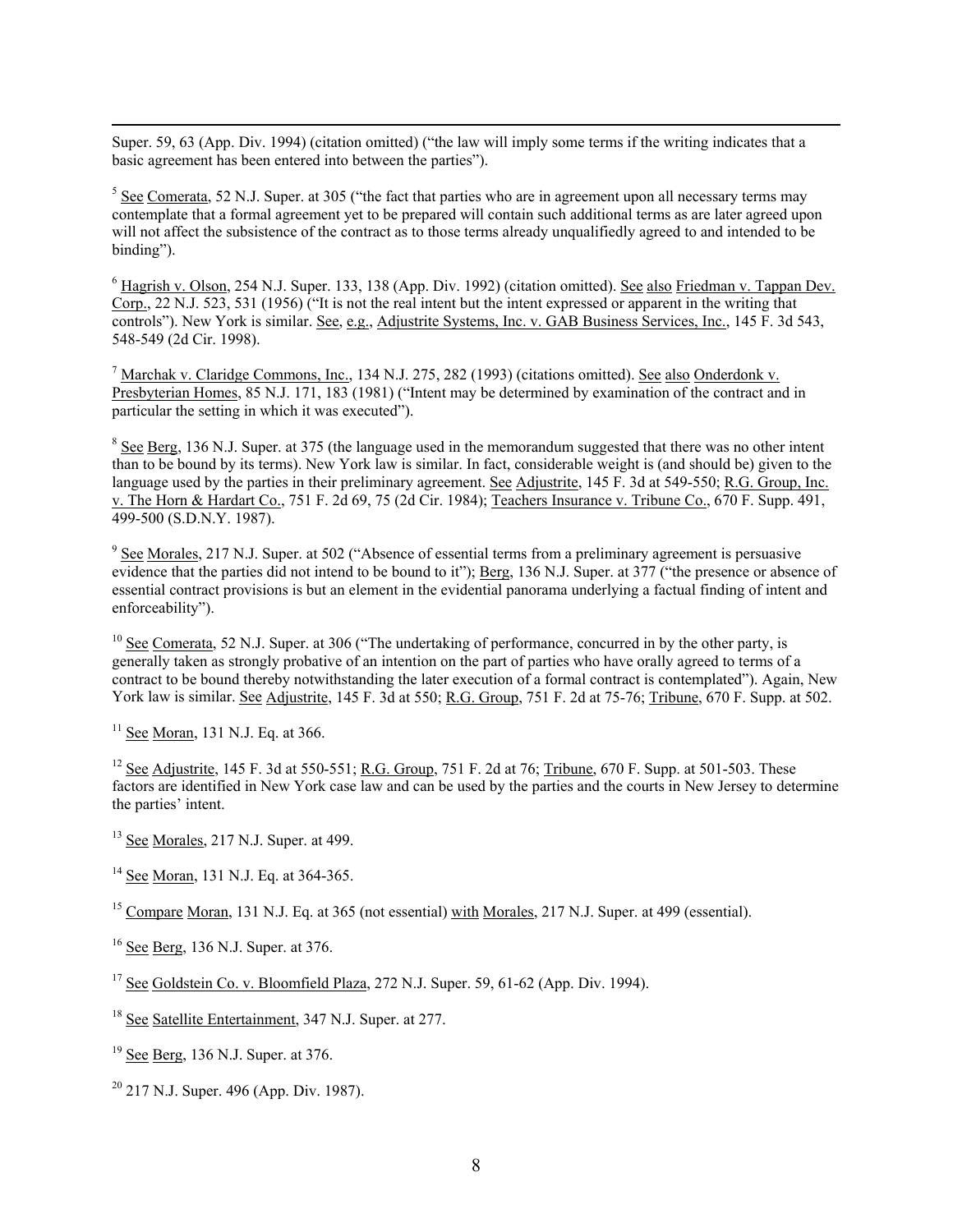$^{21}$  <u>Id</u>. at 501.

 $22$  Id. at 501-502 (citation omitted).

 $^{23}$  Id. at 502. Accord Berg, 136 N.J. Super. at 377 ("the presence or absence of essential contract provisions is but an element in the evidential panorama underlying a factual finding of intent and enforceability").

 $^{24}$  Morales, 217 N.J. Super. at 502.

 $^{25}$  Id. at 502-503. There are several New York cases with similar holdings. For example, in Reprosystem, B.V. v. SCM Corp., 727 F. 2d 257, 262 (2d Cir. 1984), the court held that the evidence and the "realities of the complex transaction" established the parties' intent not to be bound until the execution of their formal contract. Among the evidence considered by the court was the parties' written communications that the purchase of the business was expressly conditioned on entering into a formal contract satisfactory to both parties. Id. Also, the "magnitude and complexity" of a transaction involving a \$4 million sale of six businesses incorporated in five different countries with \$17 million in assets and \$40 million in sales reflected "a practical business need to record all the parties' commitments in definitive agreements." Id. See also R.G. Group, 751 F. 2d at 76-77; Arcadian, 884 F. 2d at 72-73; Adjustrite, 145 F. 3d at 549-551.

 $26$  131 N.J. Eq. 361 (Ch. 1942).

27 Id. at 365.

 $28$  Id. at 366 (citation omitted).

 $29$  Id.

30 Id. at 367.

32 Id. at 302.

33 Id. at 302-304.

34 Id. at 305.

 $35$  Id. (citations omitted).

<sup>36</sup> Id. at 305-306.

<sup>37</sup> Id. at 306 (citations omitted).

38 Id.

39 136 N.J. Super. 369 (App. Div. 1975).

 $40$  Id. at 373-374 (citing Comerata, among others).

41 Id. at 374.

 $42 \underline{Id}$ .

43 Id. at 375.

<sup>31 52</sup> N.J. Super. 299 (App. Div. 1958).